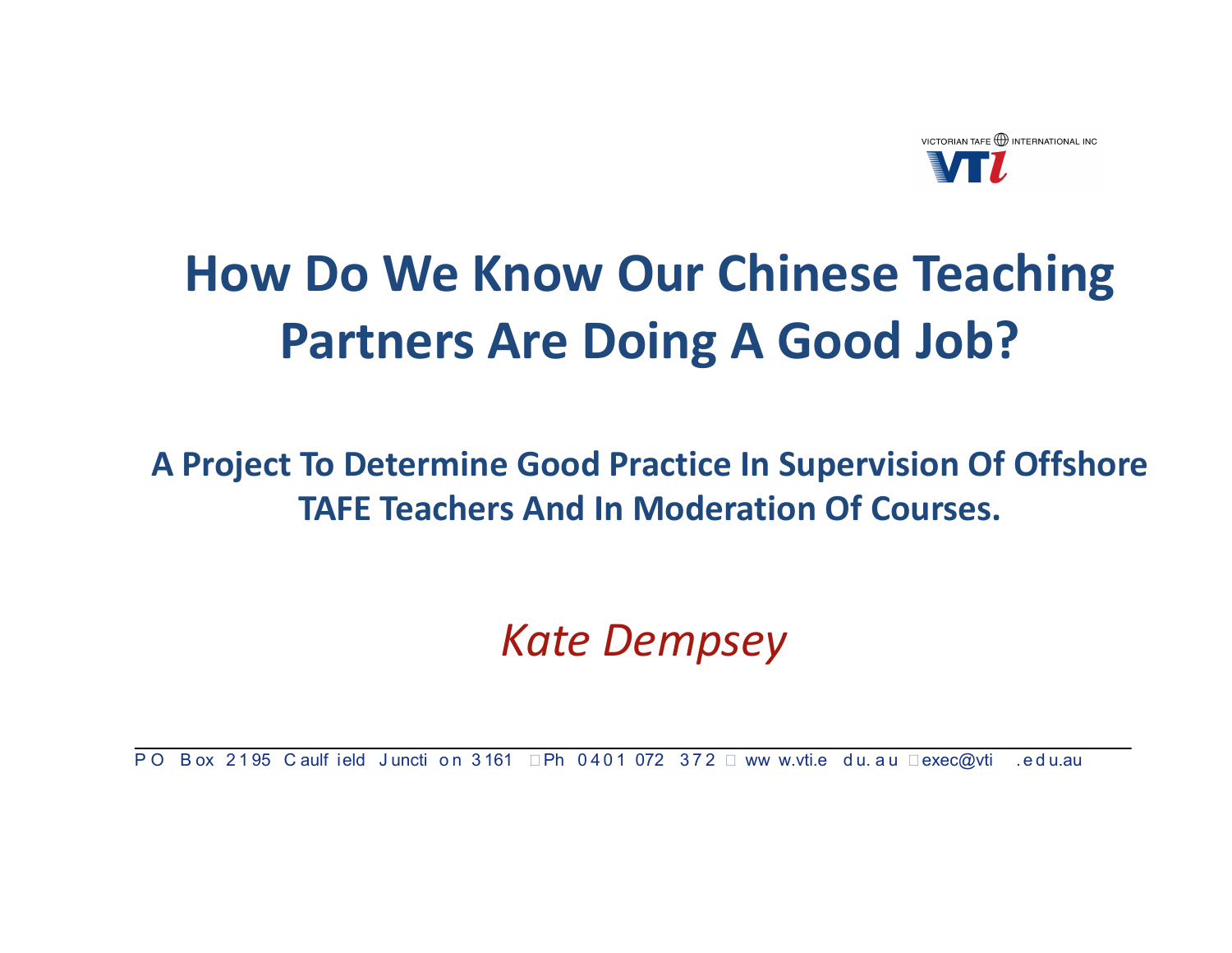## VTI Collaboration

- VTI is an association of 13 TAFEs and 3 dual sectoruniversities in Victoria
- It provides professional development for international staff members
- Recently embarked on collaborative research projects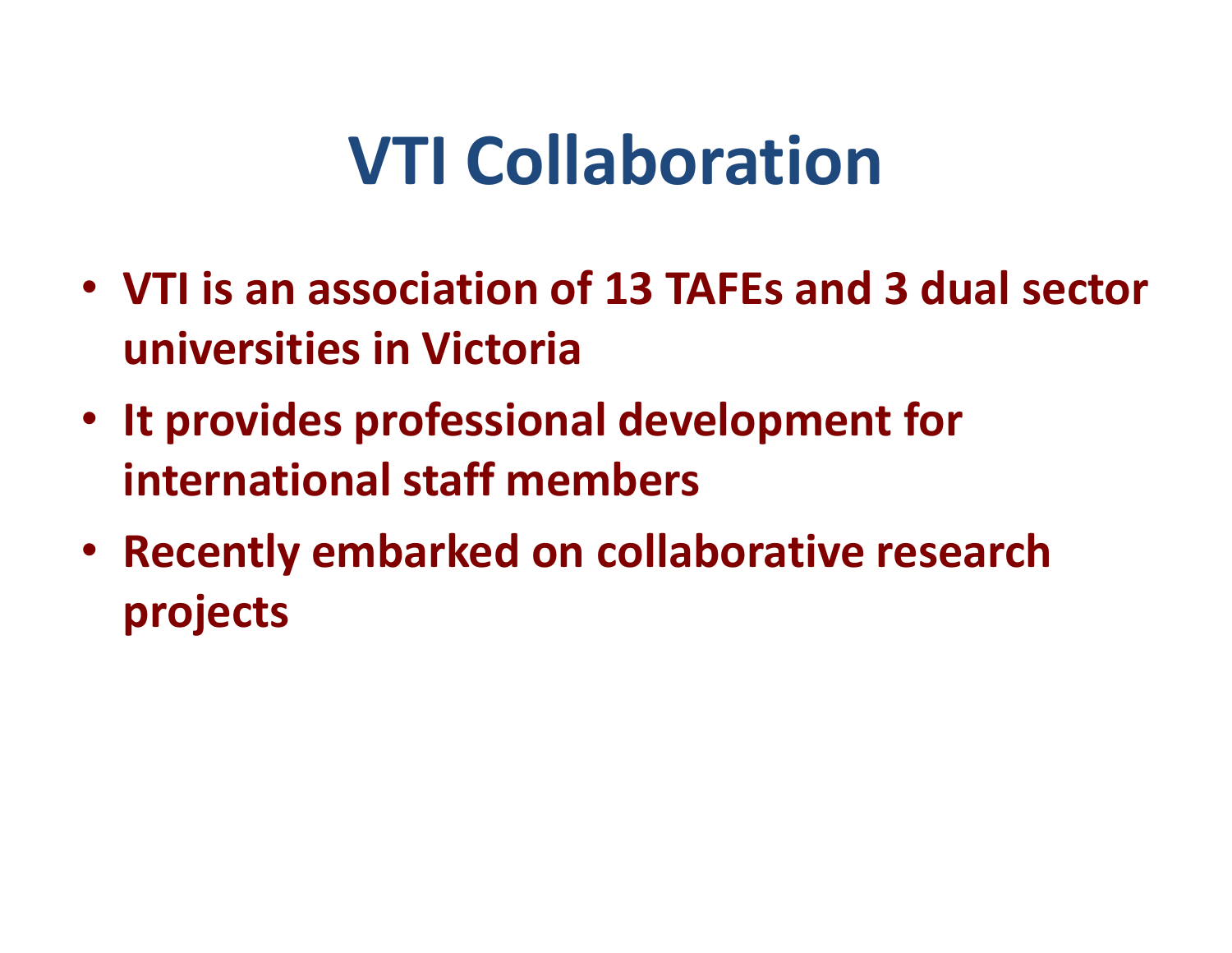# Keys to successful collaboration

- Clarity of role and purpose
- Structure
- Leadership
- Build trust and relationship
- Use technology
- Try something new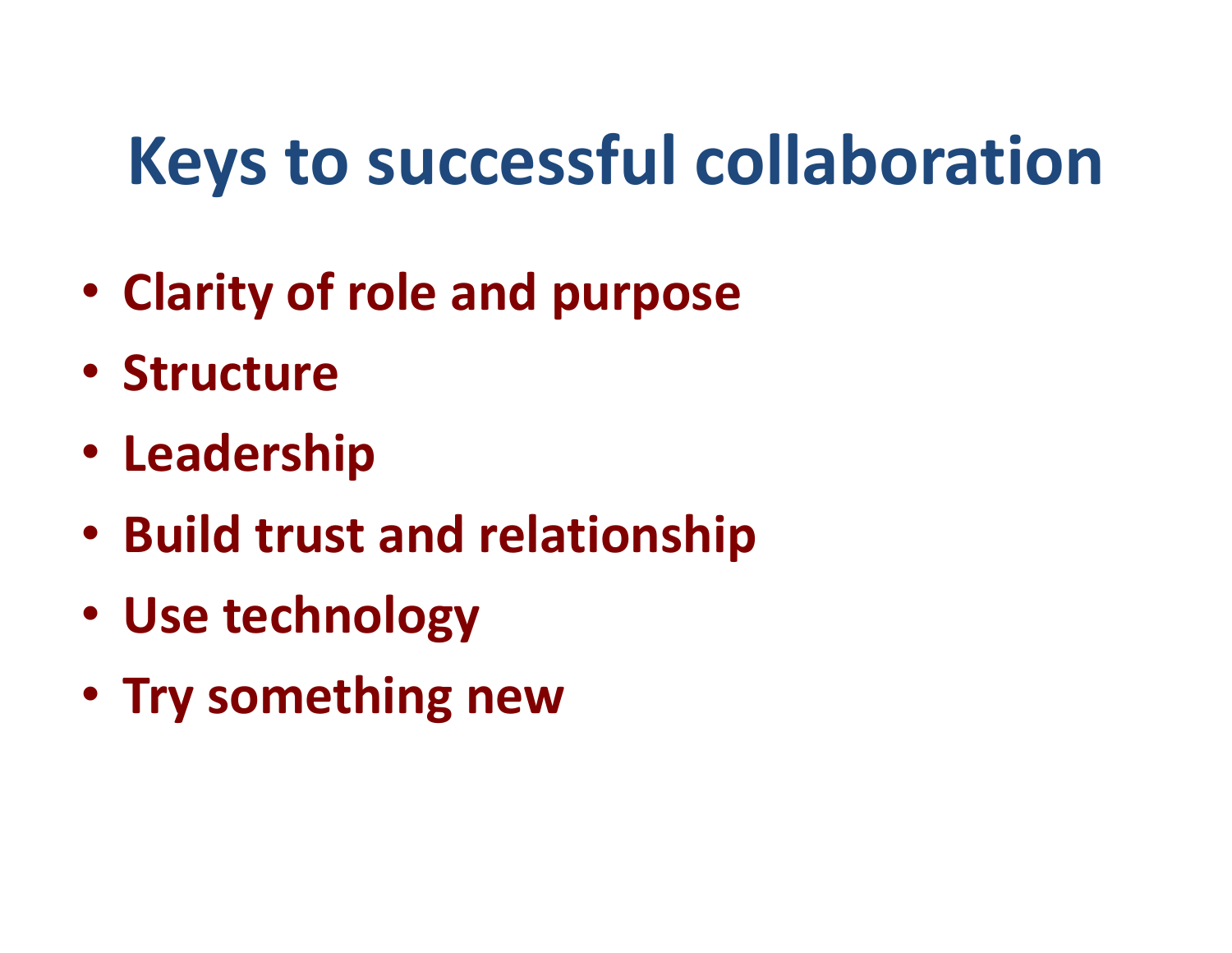## International TAFE Students

- Estimates of around 33,000 international students studying at TAFE in Australia
- Estimates of around 44,000 TAFE students studying in other countries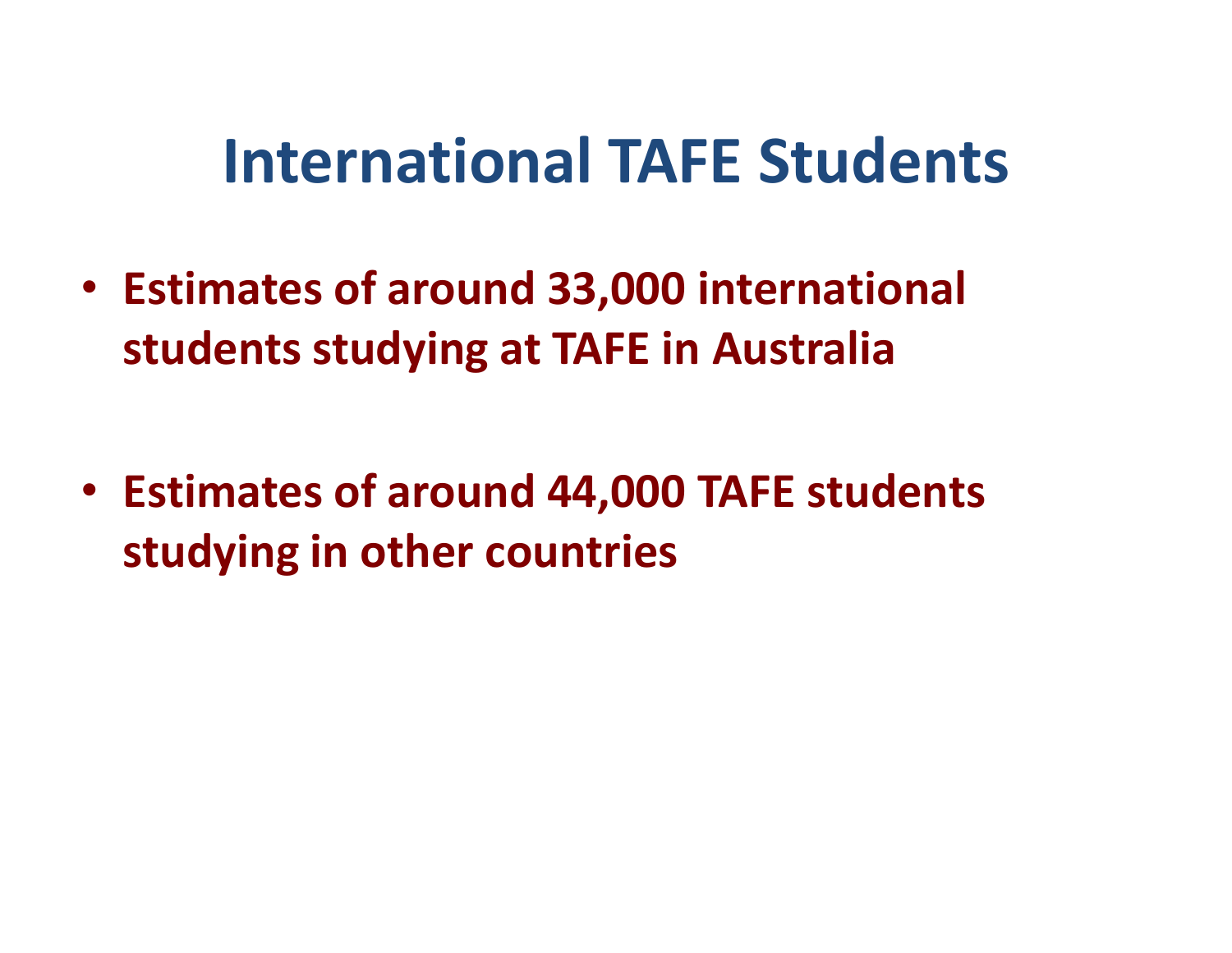## Our Collaborative Project

how to ensure high quality teaching of students, maintain the integrity of Australia's VET system, whilst at the same time providing training which meets local needs and is respectful of local teachers and local education environments.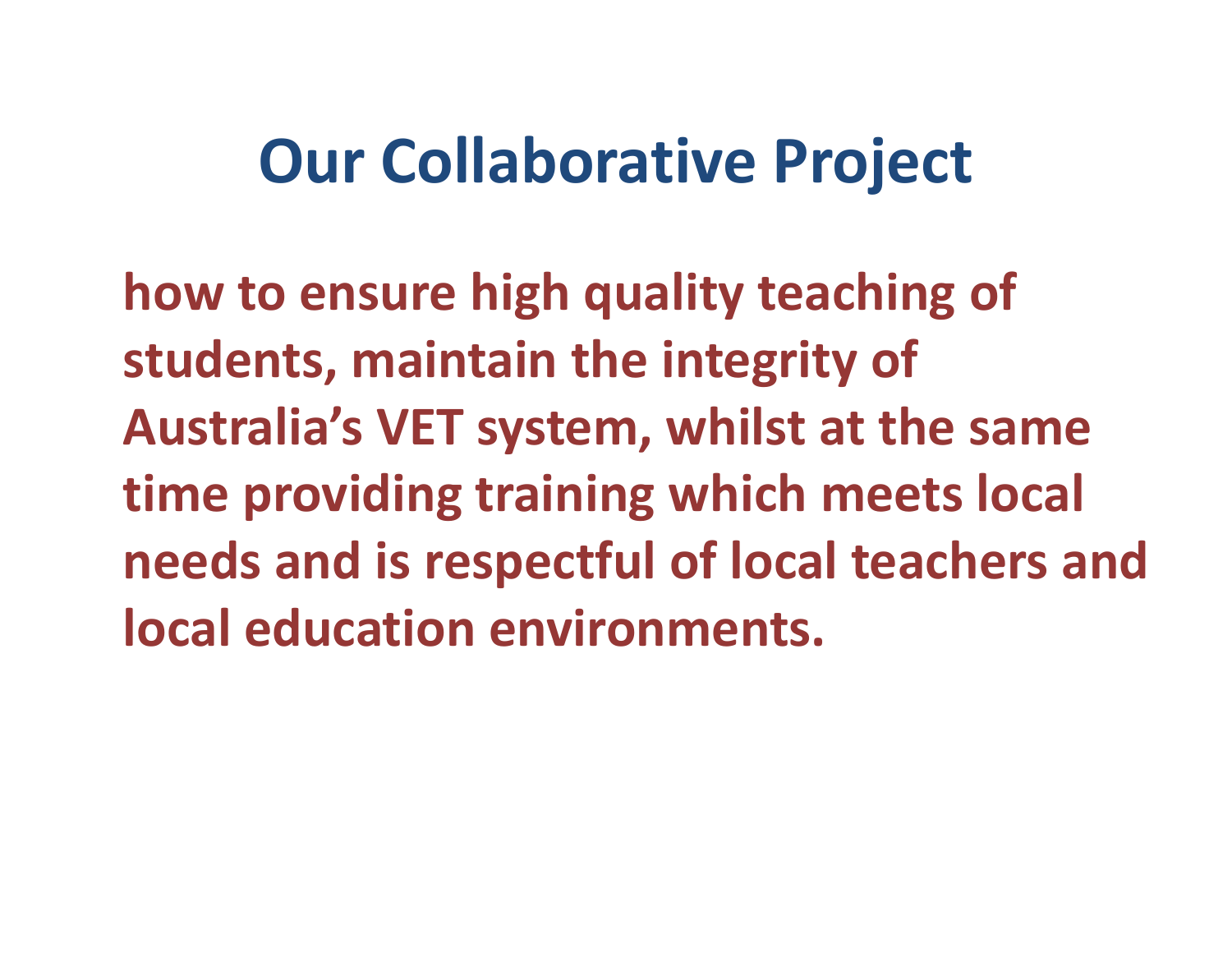

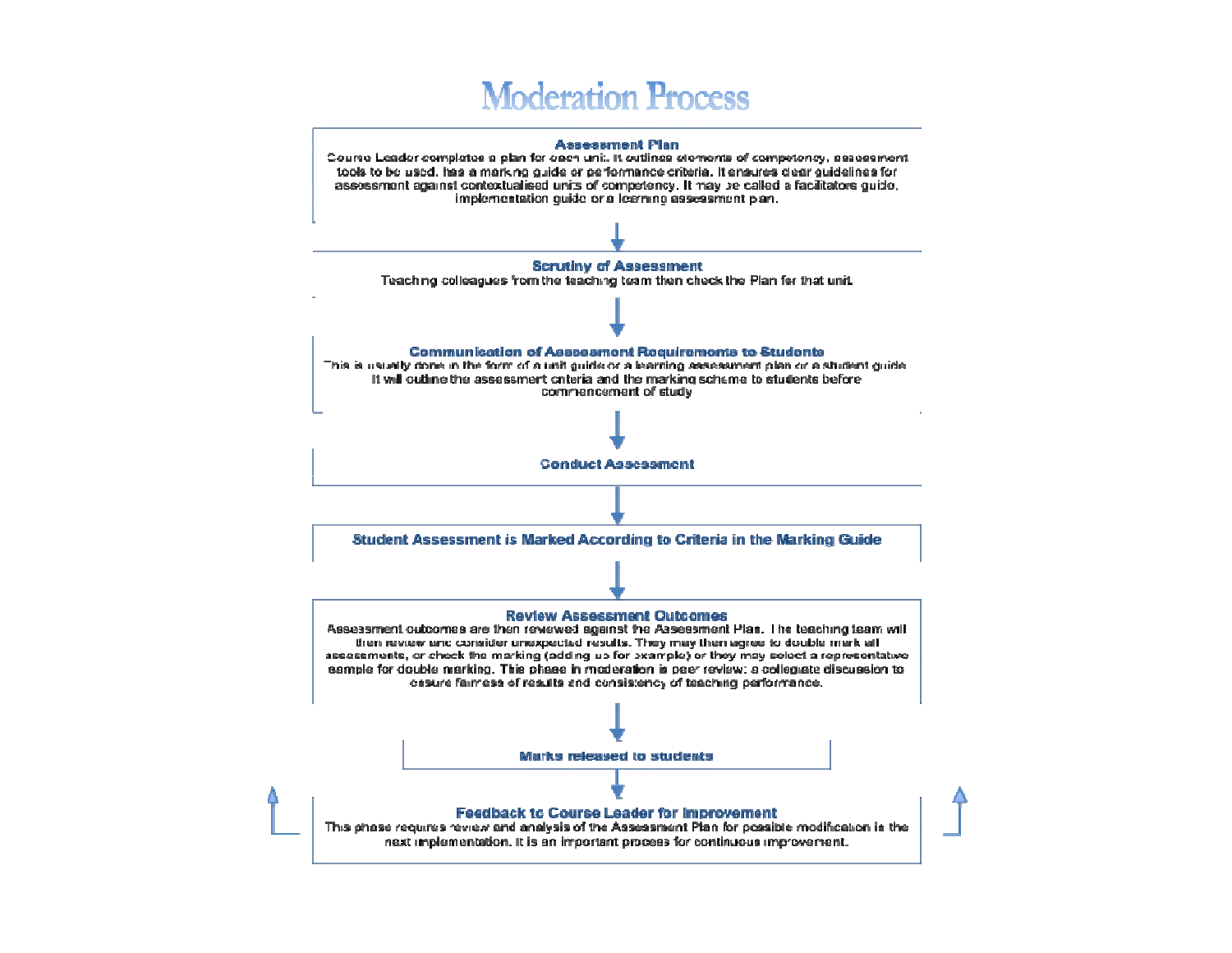## Supervision & Moderation Project

- Creating Partnerships where each Party is Valued
- Peer Review
- Internationalisation and Maintaining Australian **Standards**
- Competency or Grades
- •Plagiarism
- Delivery of TAE in LOTE  $\bullet$
- •Benchmarking and articulating TAE internationally